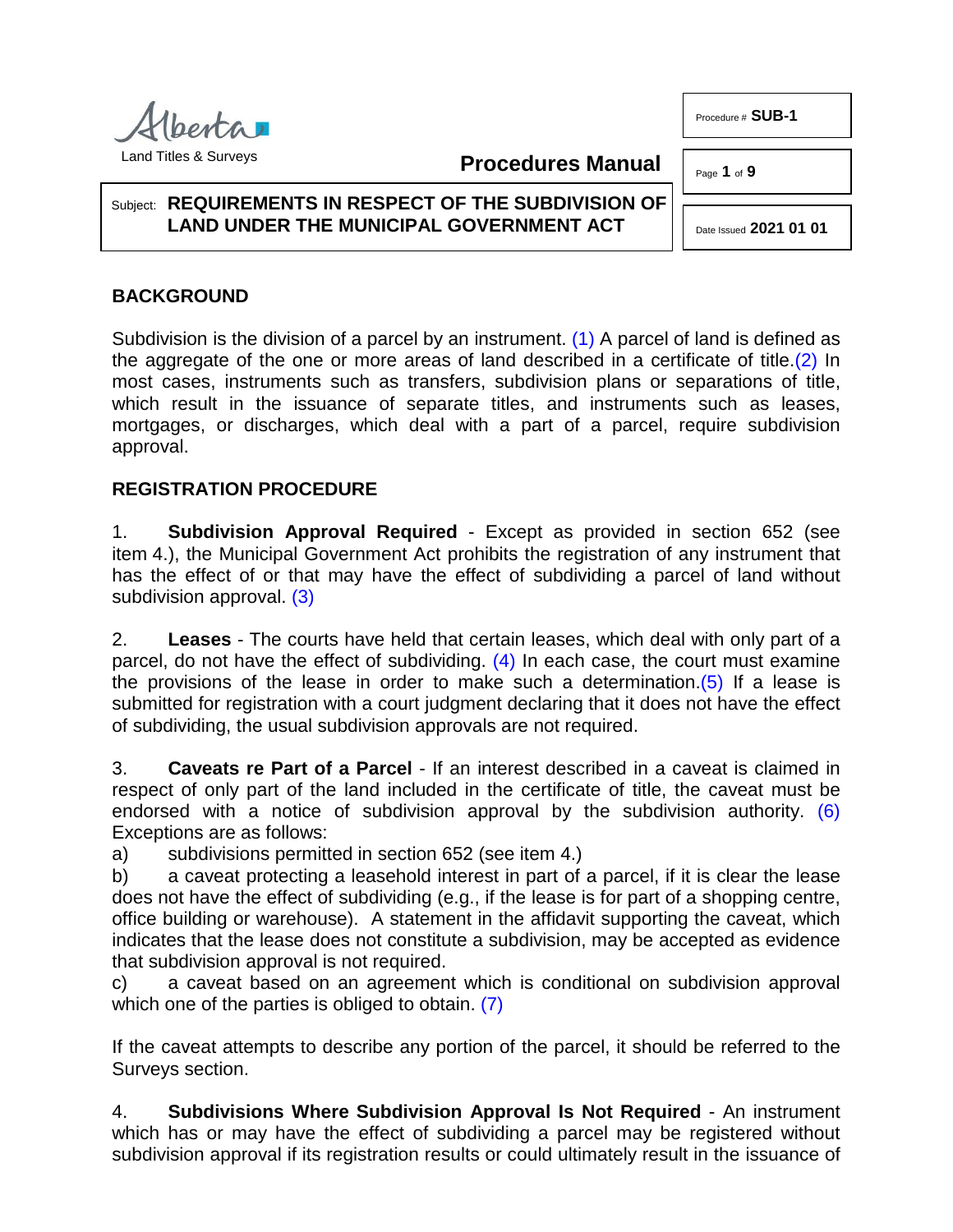certificates of title and the parcel described in each certificate of title issued would consist of one or more of the items described in the following examples. [\(8\)](#page-7-7)

The SPIN2 document type to be used when creating a Document Registration Request (DRR) form is: Subdivision Plan

The code used for registration at Land Titles is: SUBP

a) **A full or fractional quarter section, or any full river lot, lake lot or settlement lot as defined in the Surveys Act. A fractional quarter section includes all of an original quarter section not covered by water.**

# **Example:**

Meridian 4 Range 4 Township 61

All that portion of the North Half of Fractional Section 36

not covered by the waters of Lake No. 1 as shown on a Plan of Survey of the said Township dated February 19, 1921, containing 72.8 hectares (180 acres) more or less

Excepting Thereout All Mines and Minerals

<span id="page-1-0"></span>

From this, 2 new certificates of title may be issued as follows:

# **Title No. 1**

Meridian 4 Range 4 Township 61 Section 36 The Fractional North West Quarter, containing 32.4 hectares (80 acres) more or less Excepting Thereout All Mines and Minerals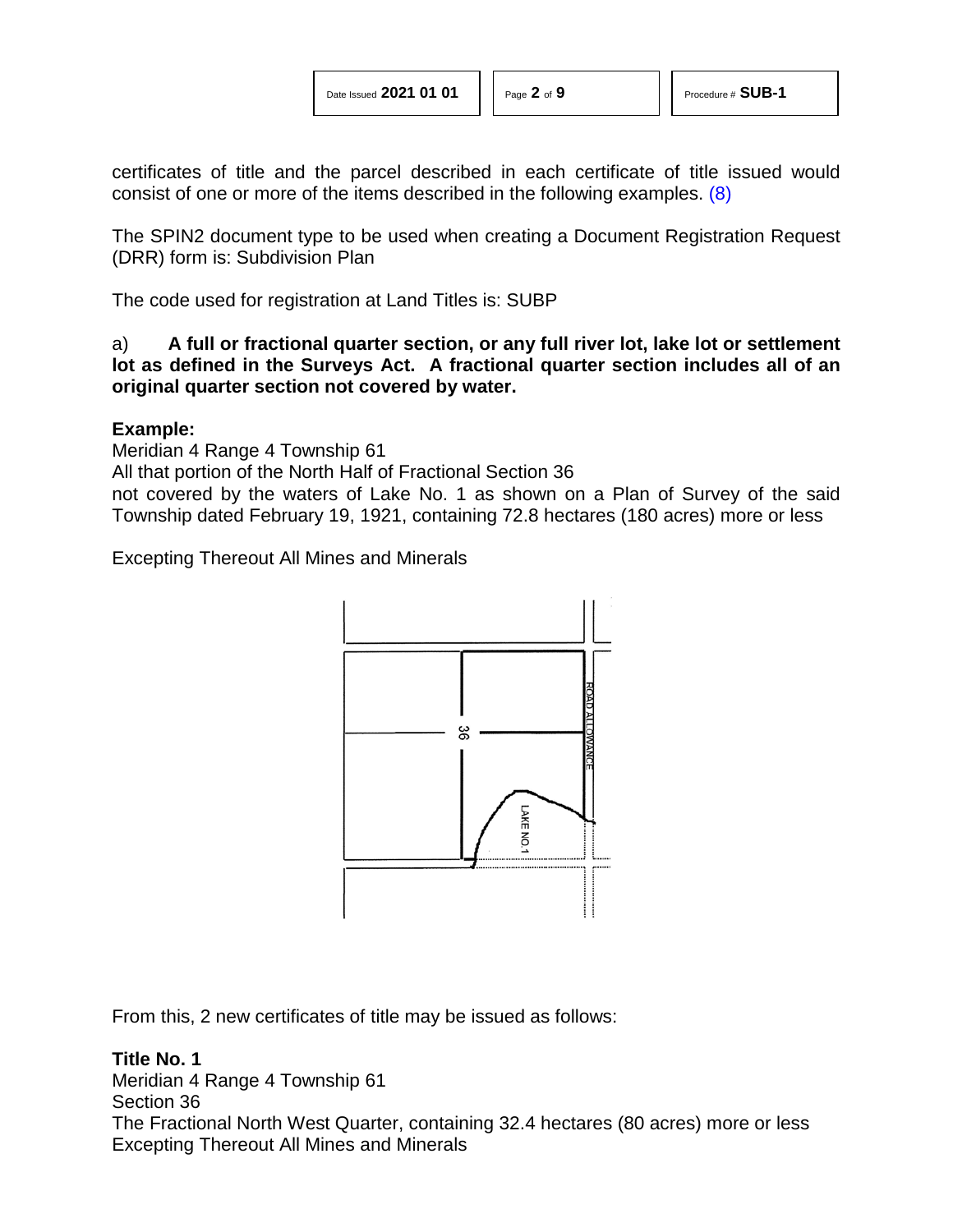Meridian 4 Range 4 Township 61 Section 36

All that portion of the North East Quarter

not covered by the waters of Lake No. 1 as shown on a Plan of Survey of the said Township dated February 19, 1921, containing 40.5 hectares (100 acres) more or less Excepting Thereout All Mines and Minerals

# b) **A quarter section, fractional quarter section, river, lake or settlement lot which has any exceptions.**

# **Example:**

Meridian 4 Range 5 Township 41 Section 6 North Half containing 64.7 hectares (160 acres) more or less, in each quarter section Excepting Thereout: Quarter Hectares (Acres) more or less A) Plan 7620010 - Subdivision N.E. 7.16 17.68 B) Plan 8520005 - Road N.W. 1.32 3.26 C) The most Northerly 100 metres in perpendicular width throughout of the North West quarter of said section, which lies east of Road Plan 8520005, containing 2.97 19.69

Excepting Thereout All Mines and Minerals



From this, 2 new certificates of title may be issued as follows: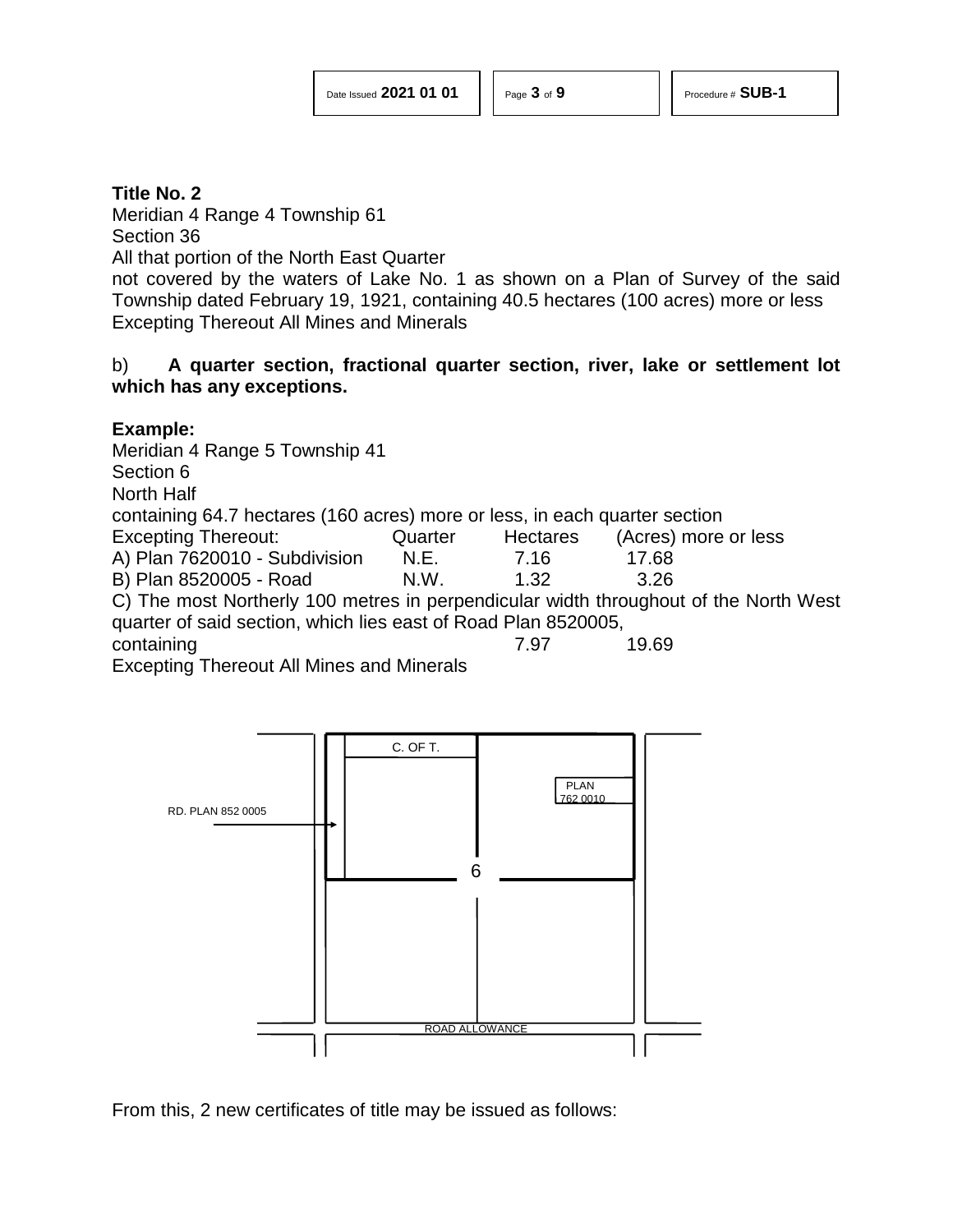Meridian 4 Range 5 Township 41 Section 6 Quarter North West containing 64.7 hectares (160 acres) more or less Excepting Thereout: Hectares (Acres) more or less A) Plan 8520005 - Road 1.32 3.26 B) The most Northerly 100 metres in perpendicular width throughout which lie East of Road Plan 8520005, containing 7.97 hectares (19.69 acres) more or less Excepting Thereout All Mines and Minerals

# **Title No. 2**

Meridian 4 Range 5 Township 41 Section 6 Quarter North East containing 64.7 hectares (160 acres) more or less Excepting Thereout: Hectares (Acres) more or less A) Plan 7620010 - Subdivision 7.16 17.68 Excepting Thereout All Mines and Minerals

C) **A parcel described by reference to a portion of a quarter section or to all LSD's described on the title to the parcel being subdivided within a quarter section.**

# **Example No. 1:**

Meridian 6 Range 6 Township 51 Section 2 All that portion of the West Half, which lies West of Road Plan 7720006 containing 28.4 hectares (70.21 acres) more or less Excepting Thereout All Mines and Minerals



From this, 2 new certificates of title may be issued as follows: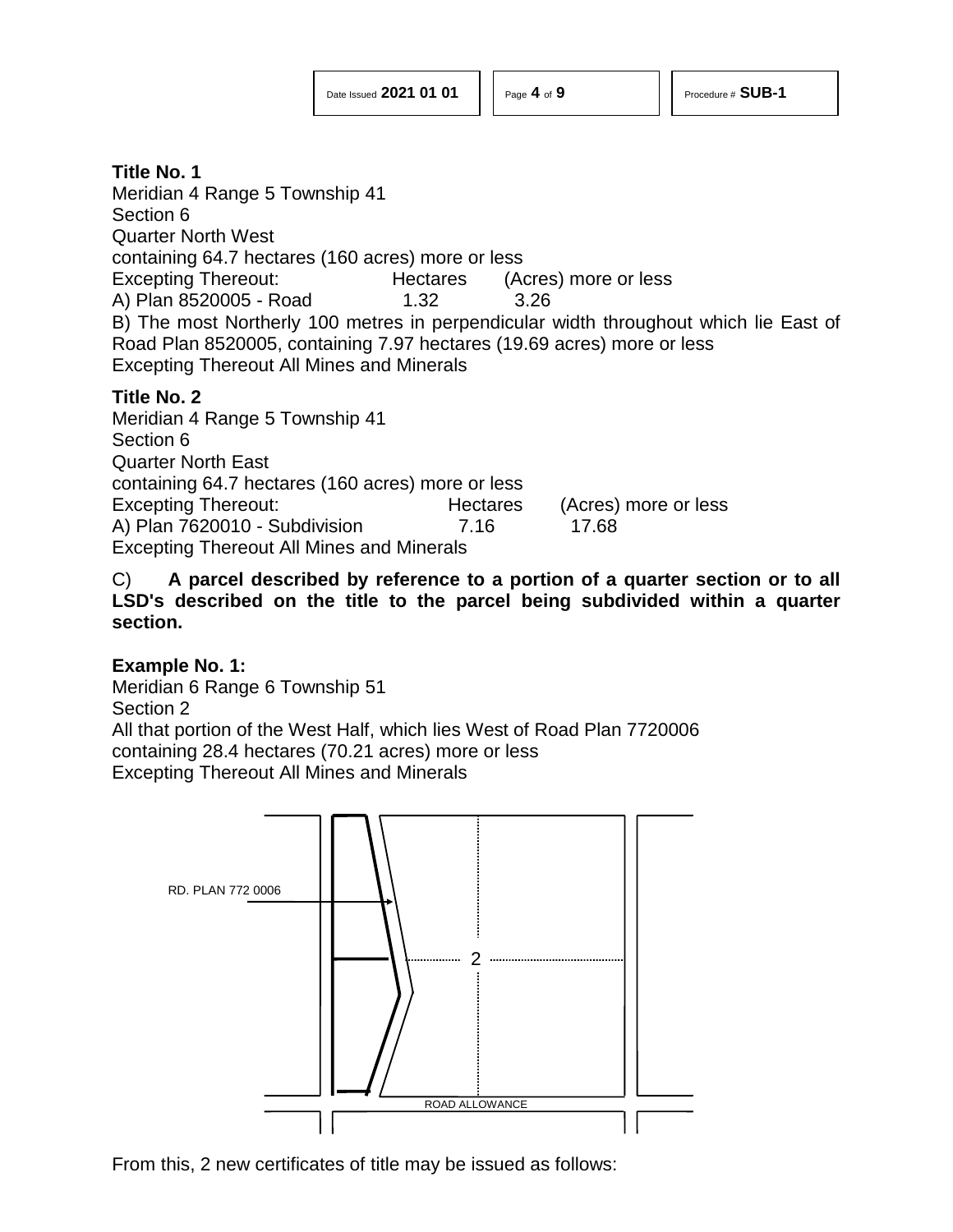Meridian 6 Range 6 Township 51 Section 2 All that portion of the North West Quarter, which lies West of Road Plan 7720006 containing 11.6 hectares (28.55 acres) more or less Excepting Thereout All Mines And Minerals **Title No. 2** Meridian 6 Range 6 Township 51 Section 2 All that portion of the South West Quarter, which lies West of Road Plan 7720006

containing 16.9 hectares (41.66 acres) more or less

Excepting Thereout All Mines And Minerals

#### **Example No. 2:**

Meridian 4 Range 6 Township 46 Section 21 Legal Subdivisions 1, 2, 9 and 16 containing 64.7 hectares (160 acres) more or less Excepting Thereout All Mines And Minerals



From this, 2 new certificates of title may be issued as follows: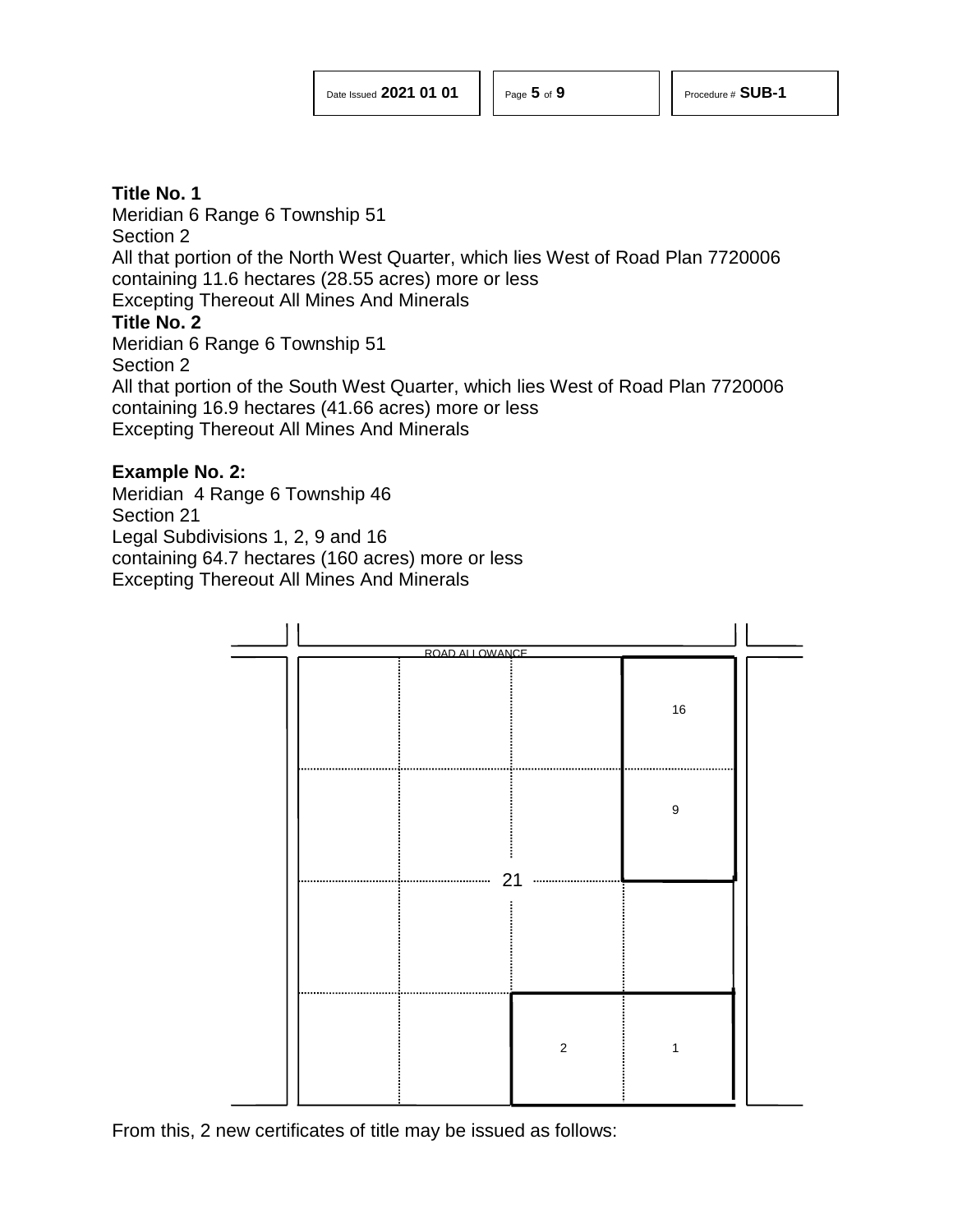Meridian 4 Range 6 Township 46 Section 21 Legal Subdivisions 1 and 2 containing 32.4 hectares (80 acres) more or less Excepting Thereout All Mines And Minerals

# **Title No. 2**

Meridian 4 Range 6 Township 46 Section 21 Legal Subdivisions 9 and 16 containing 32.4 hectares (80 acres) more or less Excepting Thereout All Mines And Minerals

d) **A parcel which contains 2 or more lots within a subdivision plan registered prior to July 1, 1950, where the net area of each lot or part lot at the time of the application for separation of title is 20 acres (8.09 hectares) or more.**

# **Example:**

Plan D Lot 1 containing 12.41 hectares (30.67 acres) more or less Lot 2 containing 11.43 hectares (28.24 acres) more or less Excepting thereout: Lot Hectares (Acres) more or less A) Plan 7610002 - Subdivision 1 4.31 10.65 B) Plan 8410001 - Subdivision 2 3.29 8.13 (SE 16-24-1-5)

Excepting Thereout All Mines And Minerals



From this, 2 new certificates of title may be issued as follows: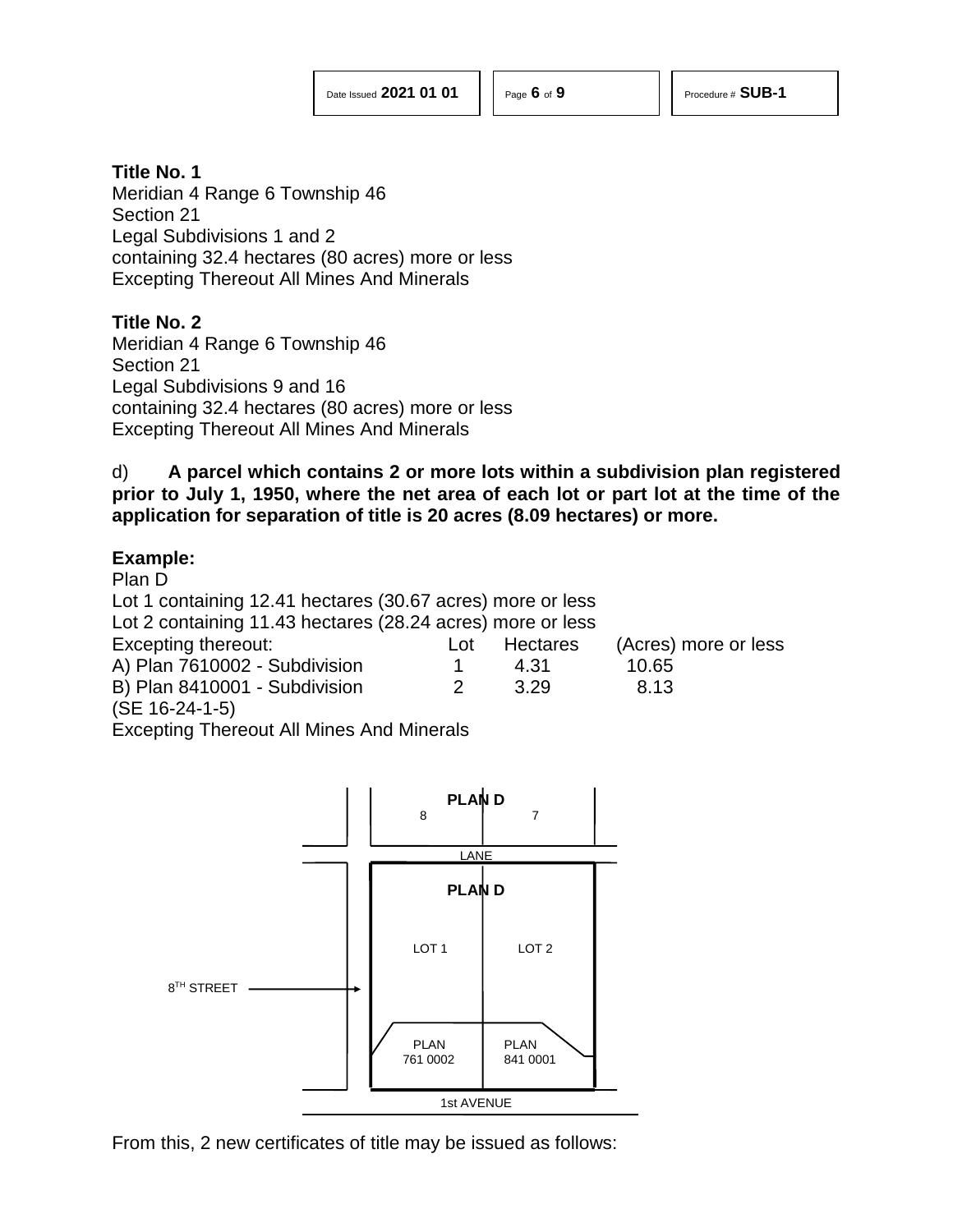Plan D Lot 1 containing 12.41 hectares (30.67 acres) more or less Excepting thereout: Hectares (Acres) more or less A) Plan 7610002 - Subdivision 4.31 10.65 (SE 16-24-1-5) Excepting Thereout All Mines And Minerals **Title No. 2** Plan D Lot 2 containing 11.43 hectares (28.24 acres) more or less Excepting thereout: Hectares (Acres) more or less A) Plan 8410001 - Subdivision 3.29 8.13 (SE 16-24-1-5) Excepting Thereout All Mines And Minerals

# e) **A lot within a subdivision plan registered after July 1, 1950.**

# **Example:**

Plan 8520047 Block 1 Lots 1 and 2 Excepting Thereout All Mines And Minerals

From this, 2 new certificates of title may be issued as follows:

# **Title No. 1**

Plan 8520047 Block 1 Lot 1 Excepting Thereout All Mines And Minerals

# **Title No. 2**

Plan 8520047 Block 1 Lot 2 Excepting Thereout All Mines And Minerals

5. **Other Exemptions by Virtue of Part 17 of the Municipal Government Act** - A development or subdivision is exempt from Part 17 of the Municipal Government Act and its regulations if it is effected *solely* for any of the following: [\(9\)](#page-7-8)

- <span id="page-6-0"></span>a) a highway or public roadway,
- <span id="page-6-2"></span><span id="page-6-1"></span>b) a well  $(10)$  or battery  $(11)$  within the meaning of the Oil and Gas Conservation Act,

<span id="page-6-3"></span>c) a pipeline, an installation  $(12)$  or structure incidental to the operation of a pipeline (Plant sites and sewage lagoons are not considered to be incidental to the operation of a pipeline.),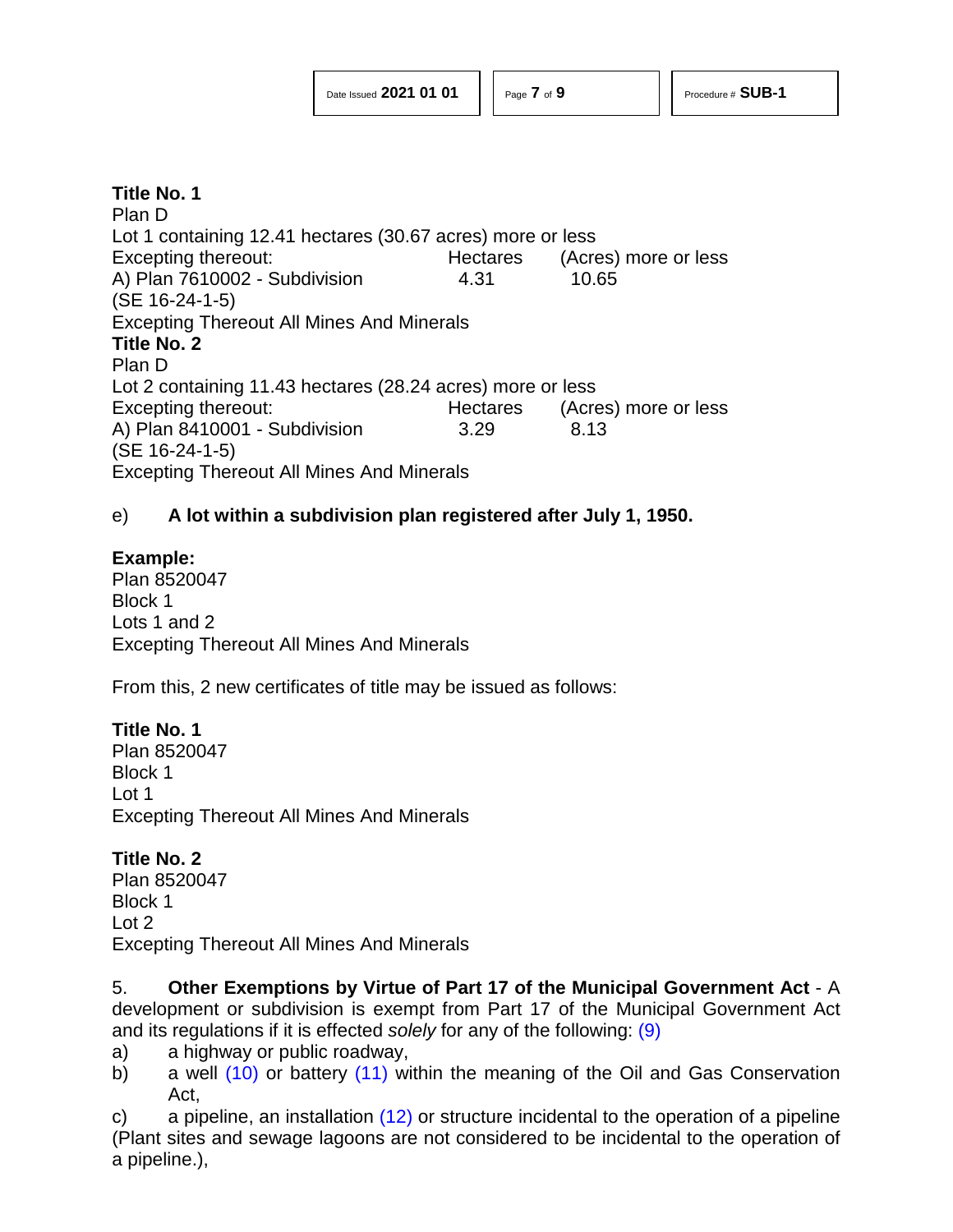<span id="page-7-15"></span><span id="page-7-12"></span><span id="page-7-11"></span><span id="page-7-10"></span>

| Date Issued 2021 01 01 |  |  |
|------------------------|--|--|
|                        |  |  |

d) a transmission line  $(13)$  or electrical distribution system  $(14)$  as defined in the Hydro and Electric Energy Act, [\(15\)](#page-8-4)

e) the construction, replacement, extension, alteration, modification, dismantling, abandonment, operation or maintenance of irrigation works if the corporation effecting the development or subdivision is an irrigation district as defined in the Irrigation Districts Act, [\(15\)](#page-8-4) or

f) a lease of common property made pursuant to section 49 of the Condominium Property Act where the area or areas do not exceed 140 square metres. [\(15\)](#page-8-4)

g) providing for recreation services under the Recreation Development Act, [\(15\)](#page-8-4)

h) establishing historic sites or archaeological resources under the Historical Resources Act. [\(15\)](#page-8-4)

# <span id="page-7-13"></span>6. **Exemptions from Subdivision Requirements by Virtue of Other Statutes or General Law** [\(16\)](#page-8-5)

<span id="page-7-14"></span>a) Condominium plans for the division of a building where the building contains two or more units are exempt. [\(17\)](#page-8-6)

b) The Provincial and Federal Crown and Crown agents are not bound by the Municipal Government Act in either the disposition or acquisition of property. [\(18\)](#page-8-7)

<span id="page-7-16"></span>c) Expropriation Act - all expropriations. [\(19\)](#page-8-8)

<span id="page-7-17"></span>d) Post Secondary Learning Act - subdivisions of land owned by or leased to a university are exempt. [\(20\)](#page-8-9)

- <span id="page-7-18"></span>e) Land boundary adjustment schemes are exempt. [\(21\)](#page-8-10)
- f) Railway right of way plans are exempt.

# **STATUTE AND CASE REFERENCES**

Statute references are to the Municipal Government Act, R.S.A. 2000, c. M-26, unless otherwise indicated.

- <span id="page-7-0"></span>[1.](#page-0-0) s. 616(ee)
- <span id="page-7-1"></span>[2.](#page-0-1) s. 616(s)
- <span id="page-7-2"></span>[3.](#page-0-2) s. 652(1)
- <span id="page-7-3"></span>[4.](#page-0-3) *Knowlton et al. v. Registrar of Land Titles for North Alberta Land Registration District et al*. (1982), 19 Alta. L.R. (2d) 31 (Q.B.)
- <span id="page-7-4"></span>[5.](#page-0-4) *Robinson v. Guthrie & Guthrie* (1984), 30 Alta. L.R. (2d) 280 (C.A.)
- <span id="page-7-5"></span>[6.](#page-0-5) s. 652(5); *Otan Developments Ltd. v. Kuropatwa* (1979), 7 Alta. L.R. (2d) 274 (S.C. App. Div.); *Newsome & Newsome v. Sullivan* (1987) 52 Alta. L.R. (2d) 304 (Alta. C.A.)
- <span id="page-7-6"></span>[7.](#page-0-6) *Martha Hipple v. Power Farms Ltd.* (1991) 81 Alta. L.R. (2d) 97 (Alta. C.A.); also see *Carruthers v. Tioga Holdings Ltd.* (1998) 54 Alta. L.R. (3d) 95 (Alta. Q.B.)
- <span id="page-7-7"></span>[8.](#page-1-0) s. 652
- <span id="page-7-8"></span>[9.](#page-6-0) s. 618
- <span id="page-7-9"></span>[10.](#page-6-1) "Well" is defined in s.1(eee) of the Oil and Gas Conservation Act, R.S.A. 2000, c. O-6, as: an orifice in the ground completed or being drilled
	- (i) for the production of oil or gas,
	- (ii) for injection to an underground formation,
	- (iii) as an evaluation well or test hole, or